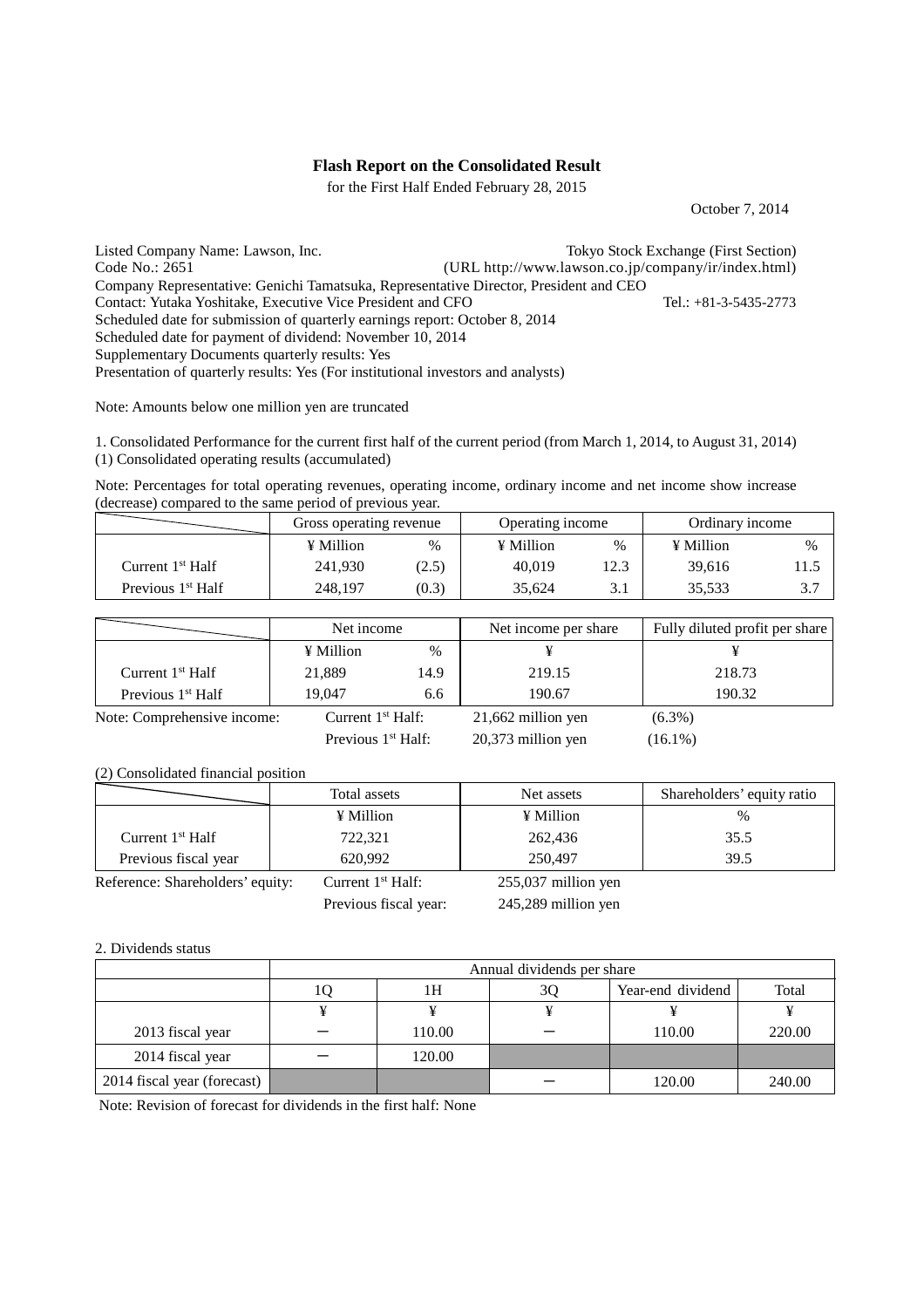3. Forecast Consolidated Performance for 2014 fiscal year (from March 1, 2014 to February 28, 2015)

Note: Percentages for total operating revenues, operating income, ordinary income and net income show increase (decrease) from previous year.

|                  | Gross operating revenue |   | Operating income |      | Ordinary income  |    | Net income |      |
|------------------|-------------------------|---|------------------|------|------------------|----|------------|------|
|                  | ¥ Million               | % | ¥ Million        | $\%$ | $\angle$ Million | %  | ¥ Million  | $\%$ |
| 2014 fiscal year | 487,000                 |   | 75.000           | 10.1 | 73,900           | 73 | 38.900     | ۷.L  |

Reference: Forecast net profit per share for the 2014 fiscal year: 389.33 yen Note: Revision of forecasts for consolidated performance during the first half: Yes

#### 4. Notes

(1) Change in important subsidiaries during this quarterly consolidated period (Changes in certain specified subsidiaries resulting in revised scope of consolidation): None

Added: None Excluded: None

(2) Adoptions of special accounting methods in presentation of quarterly financial statements: None

(3) Changes in accounting policies, changes in accounting estimates, retrospective restatements

1. Changes of accounting policies associated with revision in accounting standards: None

2. Other changes: Yes

3. Changes in accounting estimates: Yes

4. Retrospective restatements: None

(4) Number of issued shares:

| i) The number of the stocks issued in the end of term |  |                                           |             |  |  |  |
|-------------------------------------------------------|--|-------------------------------------------|-------------|--|--|--|
|                                                       |  | August, 2014: 100,300,000 February, 2014: | 100,300,000 |  |  |  |
| ii) The number of treasury shares in the end of term  |  |                                           |             |  |  |  |
|                                                       |  | August, 2014: 386, 124 February, 2014:    | 395,953     |  |  |  |
| iii) Average number of shares during the term         |  |                                           |             |  |  |  |
| August, 2014: 99,879,873                              |  | August, 2013:                             | 99,895,181  |  |  |  |
|                                                       |  |                                           |             |  |  |  |

Note: Disclosure of progress of quarterly review procedures

At the time of disclosure of this quarterly flash report, review procedures for quarterly earnings reports based on the Financial Instruments and Exchange Act were being performed.

Note: Terms of use for financial forecasts, and other special notes

Forward-looking statements presented in this material such as financial forecasts are based on currently available information and certain presumptions deemed to be reasonable as of the date of announcement. They are not intended to guarantee the Company's achievement. Actual results may differ significantly from these forecasts due to many factors. For preconditions of these financial forecasts and notes concerning their use, please refer to "1. Qualitative Information Regarding Quarterly Financial Results, (3) Explanation Regarding Forward-looking Information Such As Forecast Consolidated Performance" on page 7.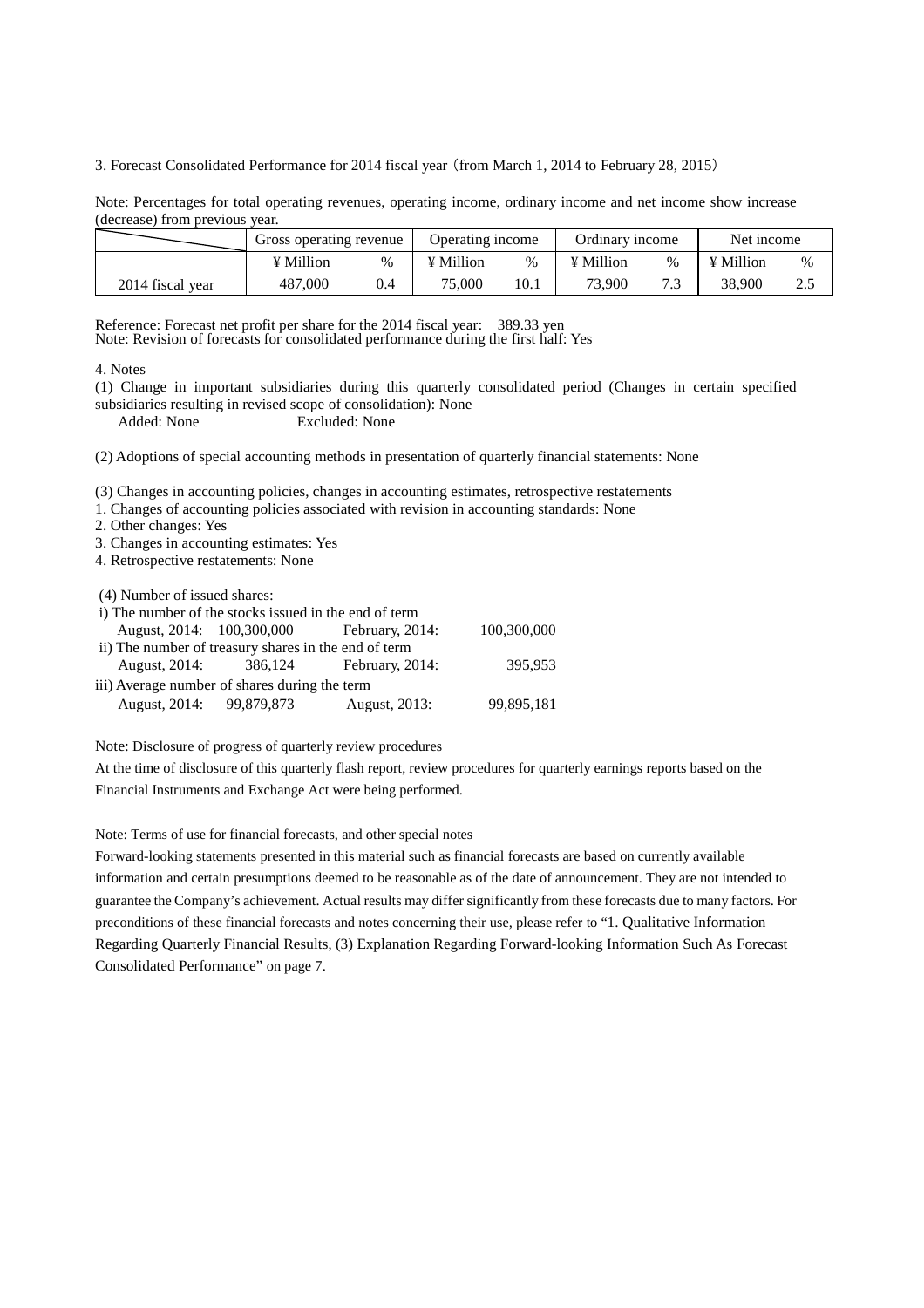### **1**.**Qualitative Information Regarding Quarterly Financial Results**

### **(1) Explanation Regarding Consolidated Operating Results**

During the first half of fiscal 2014, six months from March 1 to August 31, 2014, the Lawson Group (hereinafter, the "Group") continuously implemented measures to reinforce its social infrastructure function that provides essential items and services at the local level with the aim of realizing the Group's corporate philosophy of "Creating Happiness and Harmony in our Communities." Based on its analysis of purchase data retrieved from the multi-partner loyalty program, Ponta, the Group focused on customer relationship management  $(CRM)^*$ <sup>1</sup> and supply chain management  $(SCM)^*$ <sup>2</sup> in order to offer a merchandise assortment that meets the specific needs of customers in each neighborhood.

\*<sup>1</sup> CRM: A marketing management method for providing merchandise and services that meet the specific needs of customers.

\*2 SCM: A business administration method for comprehensively managing all stages of business, from procurement to sales, to streamline and optimize the entire business process.

As a result, for the first half of fiscal 2014 on a consolidated basis, due to an increase in the number of franchised stores and a decrease in the number of company-operated stores, although operating revenue increased by ¥5,272 million, net sales decreased by ¥11,539 million, and gross operating revenue decreased to ¥241,930 million down 2.5% year on year from corresponding period of the previous fiscal year. In accordance with this, cost of sales also decreased by ¥8,359 million. Selling, general, and administrative expenses decreased by ¥2,302 million to ¥143,818 million down 1.6% year on year due to a decrease of depreciation, etc. As a result, operating income increased by ¥4,394 million, up 12.3% year on year, to ¥40,019 million. Ordinary income increased by ¥4,083 million up 11.5% year on year, to ¥39,616 million. Net income increased by ¥2,841 million, up 14.9% year on year, to ¥21,889 million.

Operating results by business segment are as follows.

#### **(Domestic Convenience Store Business)**

[Merchandising and Service Strategies]

On the merchandise front, we strengthened merchandise assortment throughout the year by expanding our lineup of ready-made meals, including carbohydrate-based foods such as lunch boxes, rice balls and sandwiches, and over-the-counter fast foods, in order to enhance satisfaction of customers visiting our stores.

In our mainstay rice category, as high-value-added products using ingredients specific to different regions across Japan, our Furusato-no-umai! line offering lunch boxes and rice balls has continued its deployment and become a strong sales.

In the over-the-counter fast foods category, we launched "Genkotsu Croquette" made with Hokkaido-produced Kitaakari potatoes. Based on a new production method, the croquette is made by shaping half-mashed and lumpy potatoes into balls. The new product became a hit item following "Genkotsumenchi" (fried minced meat balls). Furthermore, a new flavor was added to our "Karaage-kun" fried chicken, our mainstay item, which was well received, helping the category achieve robust sales. We proceeded with the installation of our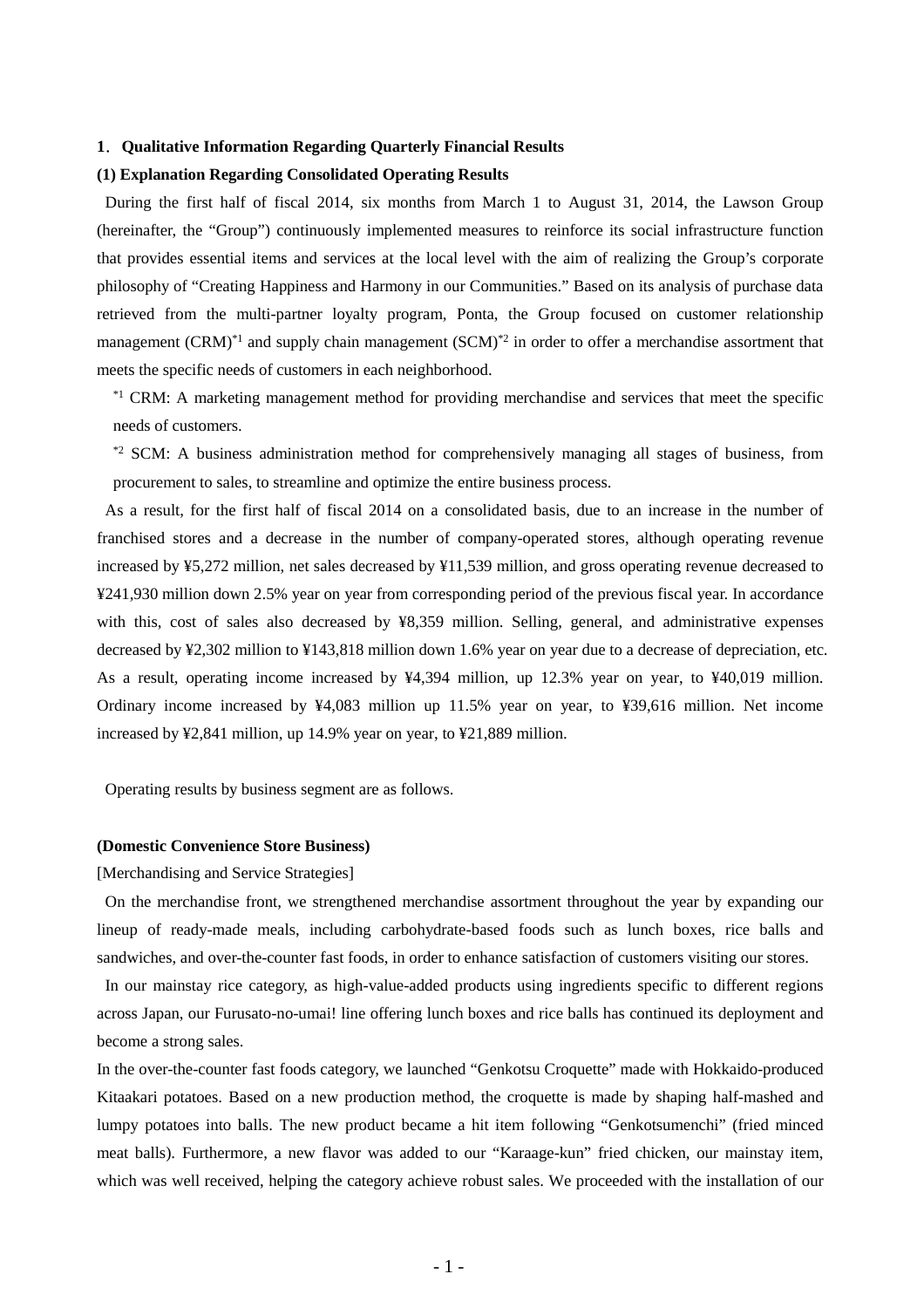in-store kitchen facility Machikado Chubo, where such items as "Thick Pork Katsu Sandwiches" and "Machikado Chubo Curry" are cooked. The number of stores equipped with the facility reached 2,666 as of the end of August 2014.Furthermore, we further expanded the number of stores equipped with MACHI café, an in-store café offering freshly ground and brewed coffee, to 9,368 stores as of the end of August 2014, following a sharp increase last year.

The UCHI Café Frappe frozen drink series, served by thawing in the microwave oven, was offered in mango, chocolate, cream soda, and other flavors. The dessert with a new twist became a hit product of the summer season. In the dessert and bakery category, our Pure Series simple dessert made with a minimum number of carefully selected ingredients to bring out their inherent flavors continued to be popular among customers.

In addition to bran bread<sup>\*3</sup> for carbohydrate-conscious consumers, the Group also started selling its NATURAL LAWSON brand original confectionery featuring reduced amounts of carbohydrate, calories, and salt content. Moreover, as a health station, we are also continuing to reinforce our lineup of health-oriented products that are safe, reliable, and delicious, including pre-cut vegetables made with vegetables produced based on the Nakashima Farming Method\*4, one of the most prominent mineral farming methods in Japan. The number of Lawson Farms, in which Lawson, Inc. (hereinafter, the "Company") invests with the aim of stably supplying high-quality fresh foods, has increased to 19 nationwide. Based on these initiatives, we will further boost Lawson's corporate brand image as a health-promoting company.

In addition to the strengthening of these product line-up, we are increasing our lineup of gift cards<sup>\*5</sup> offered at our stores. Among them, Variable Cards launched ahead of other convenience chains, whose value can be specified at purchase, is especially popular.

\*<sup>3</sup> Bran: The external layer of wheat. Contains abundant nutrition including dietary fiber, iron, calcium, magnesium, zinc, and copper. The food is noted for its low level of carbohydrate.

\*4 Nakashima Farming Method: A cultivation method that supplies appropriate nutrients in accordance with the growth status of crops and the nutritional balance of the soil (mineral balance). Uses techniques for developing healthy soil based on diagnosis of soil conditions in conjunction with techniques to control the growth process of crops to maintain healthy growth.

\*5 Gift cards: Collective term for prepaid cards that can be used for online transactions.

| Fiscal period         | Previous 1 <sup>st</sup> Half |              | Current $1st$ Half |               |  |
|-----------------------|-------------------------------|--------------|--------------------|---------------|--|
|                       | March 1, 2013                 |              | March 1, 2014      |               |  |
|                       | to August 31, 2013            |              | to August 31, 2014 |               |  |
|                       | <b>Sales</b><br>Percentage of |              | <b>Sales</b>       | Percentage of |  |
| Product group         | (Millions of yen)             | total $(\%)$ | (Millions of yen)  | total $(\%)$  |  |
| Processed foods       | 546,513                       | 55.2         | 531,655            | 53.7          |  |
| <b>Fast foods</b>     | 206,416                       | 20.9         | 215,721            | 21.8          |  |
| Daily delivered foods | 140,769                       | 14.2         | 145,841            | 14.8          |  |
| Nonfood products      | 96,087                        | 9.7          | 96,230             | 9.7           |  |
| Total                 | 989,787                       | 100.0        | 989,449            | 100.0         |  |

[Breakdown of Sales by Merchandise Category at Chain Stores in Domestic Convenience Store Business]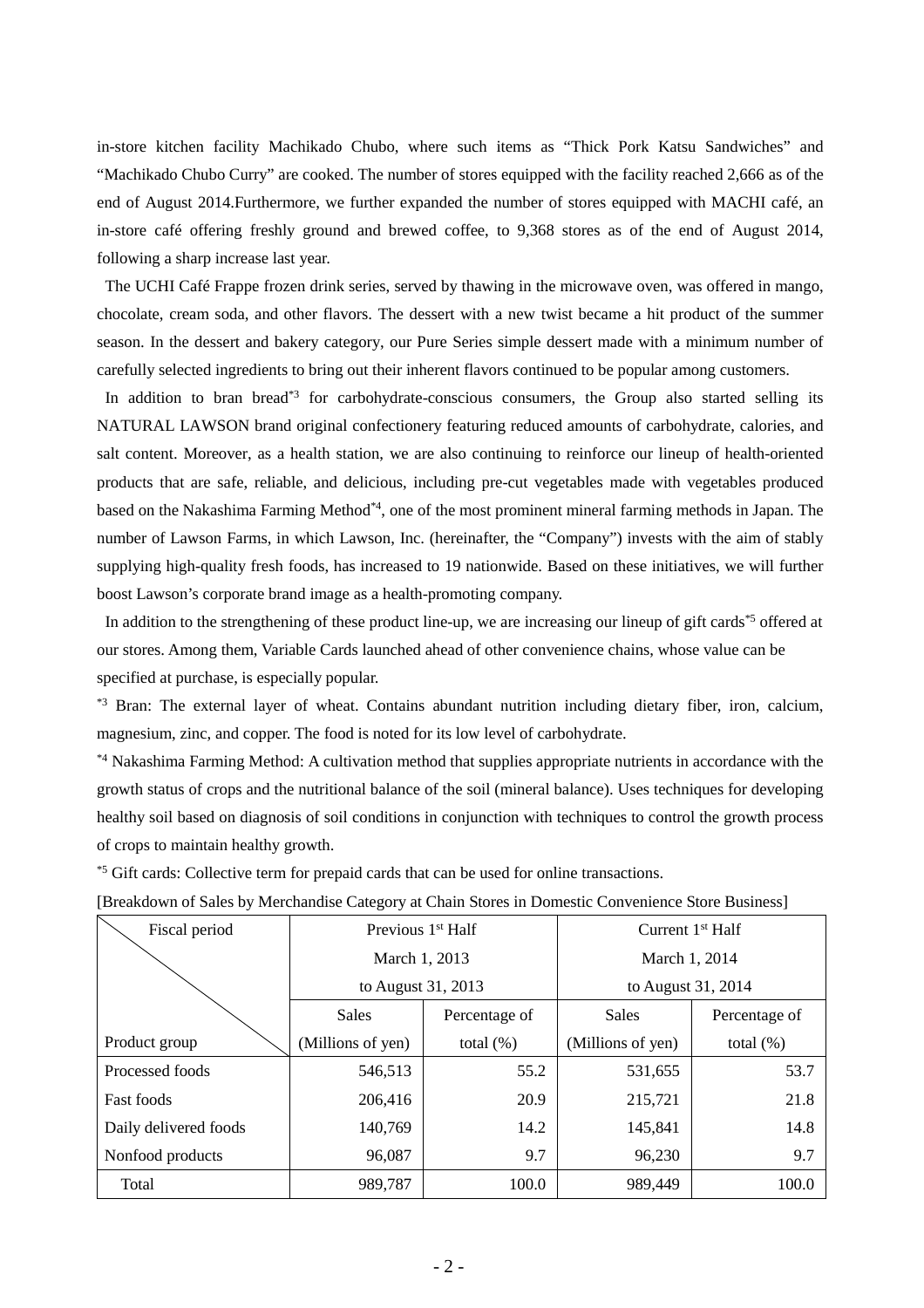As for sales promotions, we continued to strengthen the point-reward campaign targeting Ponta members to encourage purchasing with the aim of increasing the rate of repeat visits by promoting campaigns such as rewarding double points for credit card transactions<sup>\*6</sup>, etc. Total number of Ponta members reached 65 million as of the end of August 2014, including members that joined through other participating companies. The sales ratio of Ponta members reached approximately 50%.

\*6 Exclusively applicable in cases where a specific credit card has been registered and used for a transaction.

## [Store Operations]

In store operations, we continued to reinforce adherence to the Three Essential Practices, which emphasizes (1) serving customers courteously; (2) offering a merchandise assortment focused on basic items with high demand; and (3) keeping our stores and communities clean, in addition to expanding our lineup of health-conscious products. Notably, with the increasing number of stores equipped with MACHI café, store employees are more capable of offering products and services in a caring manner through better communication with customers. We strived to further improve the quality of stores by clarifying the customer service goals to be pursued by store employees and fostering leaders among them.

We will continue to promote merchandise assortments that best suit customers in each neighborhood by leveraging store-by-store analysis reports on Ponta members' purchase data, shelf allocation tailored to the locational characteristics of each store, and sharing of best practices presented at monthly area-based meetings where we discuss area strategies with franchise store owners.

#### [Store Development and Store Format Strategy]

In opening new stores, the Group prioritized profitability based on its proprietary return on investment (ROI)-focused store development standard. With regard to store format strategy, we increased the number of LAWSON MART stores, which were developed based on LAWSON STORE100, to 25 as of the end of August 2014. Since the deregulation of pharmaceutical sales in 2009, the Group has been striving to expand the number of stores offering over-the-counter (OTC) pharmaceuticals by proactively hiring and fostering registered drug sellers. As part of this initiative, the Group started opening healthcare-oriented LAWSON stores through partnerships with Drug Hikari, a drug store chain in Kyoto Prefecture, MIZ pharmacy chain in Saga Prefecture, and the Mik Japan drug store chain in Osaka Prefecture. With the addition of healthcare items including OTC pharmaceuticals, cosmetics, and daily necessities, the stores offer a merchandise assortment of around 5,000 items, twice as many as conventional LAWSON stores. Furthermore, the number of Pharmacy LAWSON stores equipped with drug-dispensing pharmacies, which are operated in partnership with Qol Co., Ltd., a major pharmacy chain operator, reached 40 as of the end of August 2014. Through such initiatives, the Group will continue to respond to changes in customer needs resulting from the aging of the population and an increase in the number of working women.

As a result, the total number of LAWSON, NATURAL LAWSON, and LAWSON MART (including LAWSON STORE100) stores opened and closed during the first half of the fiscal year (six months) under review stood at 498 and 204 stores, respectively, with the total number of stores in Japan reaching 11,615 as of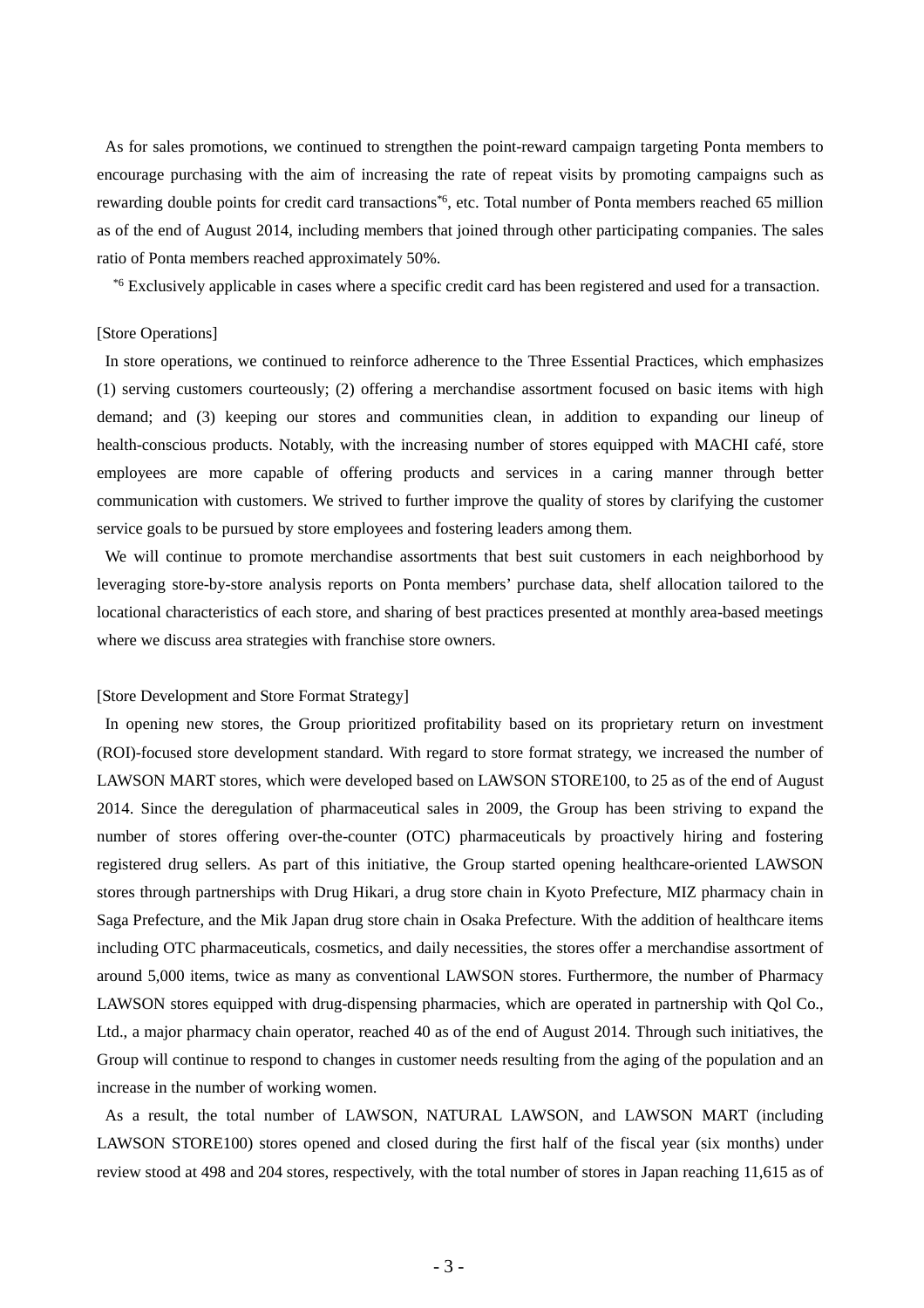the end of August 2014.

|                         | Total stores as of | Change during | Total stores as of |
|-------------------------|--------------------|---------------|--------------------|
|                         | February 28, 2014  | fiscal year   | August 31, 2014    |
| <b>LAWSON</b>           | 10,108             | 221           | 10,329             |
| NATURAL LAWSON          | 107                | 2             | 109                |
| <b>LAWSON STORE100/</b> |                    |               |                    |
| <b>LAWSON MART</b>      | 1,202              | (25)          | 1,177              |
| Total                   | 11,417             | 198           | 11,615             |

|  | [Change in the Total Number of Domestic Stores] |
|--|-------------------------------------------------|
|  |                                                 |

Note: Small stores are included in this figure.

[Number of LAWSON stores by prefecture (As of August 31, 2014)]

| Prefecture | Number of | Prefecture | Number of | Prefecture | Number    | Prefecture      | Number    |
|------------|-----------|------------|-----------|------------|-----------|-----------------|-----------|
|            | stores    |            | stores    |            | of stores |                 | of stores |
| Hokkaido   | 614       | Ibaraki    | 145       | Kyoto      | 326       | Ehime           | 181       |
| Aomori     | 205       | Tokyo      | 1,571     | Shiga      | 154       | Tokushima       | 124       |
| Akita      | 182       | Kanagawa   | 839       | Nara       | 131       | Kochi           | 67        |
| Iwate      | 163       | Shizuoka   | 214       | Wakayama   | 121       | Fukuoka         | 429       |
| Miyagi     | 220       | Yamanashi  | 107       | Osaka      | 1,019     | Saga            | 65        |
| Yamagata   | 74        | Nagano     | 150       | Hyogo      | 622       | Nagasaki        | 103       |
| Fukushima  | 101       | Aichi      | 559       | Okayama    | 141       | Oita            | 163       |
| Niigata    | 130       | Gifu       | 148       | Hiroshima  | 174       | Kumamoto        | 137       |
| Tochigi    | 134       | Mie        | 108       | Yamaguchi  | 120       | Miyazaki        | 100       |
| Gunma      | 90        | Ishikawa   | 102       | Tottori    | 108       | Total(domestic) | 11,615    |
| Saitama    | 496       | Toyama     | 185       | Shimane    | 113       |                 |           |
| Chiba      | 456       | Fukui      | 106       | Kagawa     | 118       |                 |           |

Note: Small stores are included in this figure.

In addition to the above, Lawson Minamikyushu, Inc. operates 202 Lawson chain stores in Kagoshima Prefecture and Lawson Okinawa, Inc. operates 170 Lawson chain stores in Okinawa Prefecture as of the end of August 2014.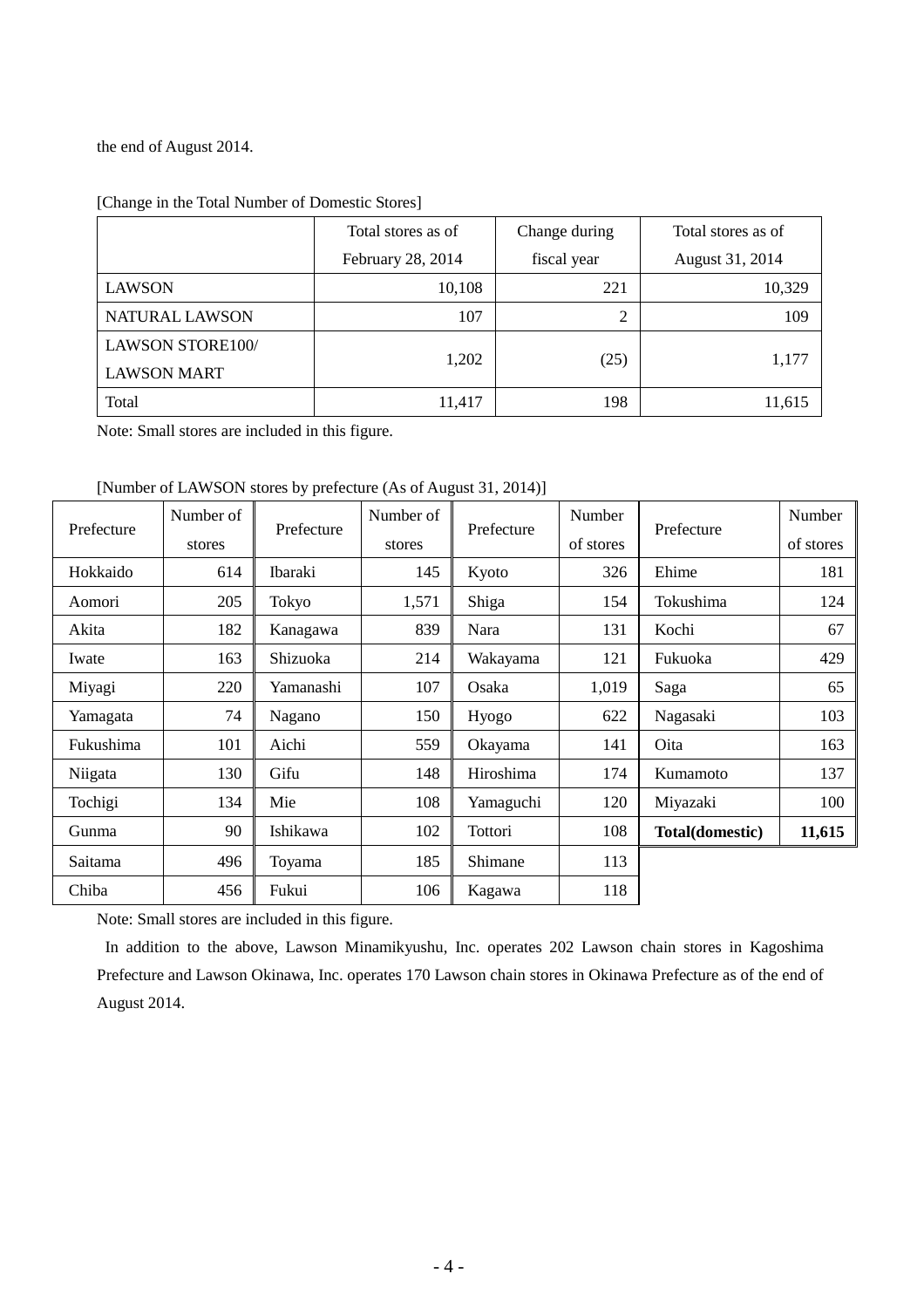### (**Other Businesses**)

In addition to domestic convenience store business, the Group is involved in overseas business, Entertainment & Home Convenience business, financial services-related business, and other businesses.

With regards to overseas business, the Group's operating companies, 4 companies shown in the following table, opened stores in Shanghai, Chongqing, Dalian, and Beijing in the People's Republic of China.

In the People's Republic of China, the Group's operating companies shown on the following table have opened stores in Shanghai, Chongqing, Dalian, and Beijing. In Indonesia, PT MIDI UTAMA INDONESIA Tbk, in which Lawson Asia Pacific Holdings Ptd. Ltd. (hereinafter, "LAP"), our Asian umbrella subsidiary in Singapore, holds a 30% stake, operates Lawson stores.In Thailand, Saha Lawson Co., Ltd., a joint venture between LAP and the SAHA Group, Thailand's leading distributor of consumer goods, operates stores under the store brand of LAWSON108 and 108SHOP. In addition, in Hawaii in the United States, Lawson USA Hawaii, Inc. operates LAWSON stores. Furthermore, in an effort to advance into the Philippines, we concluded an agreement to invest in PG Lawson Company, Inc. established by Puregold Price Club, Inc. (hereinafter, "PPCI"), a leading retailer in the Philippines. We will continue expand Lawson stores in Manila.

|                               |                             | <b>Total stores</b> | Change      | <b>Total stores</b> |
|-------------------------------|-----------------------------|---------------------|-------------|---------------------|
| Company                       | Country/region              | As of February      | during      | As of August        |
|                               |                             | 28, 2014            | fiscal year | 31, 2014            |
| Shanghai Hualian Lawson, Inc. | Shanghai, China             | 289                 | 21          | 310                 |
| Chongqing Lawson, Inc.        | Chongqing, China            | 77                  | 11          | 88                  |
| Dalian Lawson, Inc.           | Dalian, China               | 18                  | 6           | 24                  |
| Beijing Lawson, Inc.          | Beijing, China              | 5                   | 4           | 9                   |
| Saha Lawson Co., Ltd.         | Bangkok, Thailand           | 29                  | 3           | 32                  |
| PT MIDI UTAMA INDONESIA       | Capital City of Jakarta and |                     |             |                     |
| Tbk                           | its suburbs, Indonesia      | 61                  | (3)         | 58                  |
| Lawson USA Hawaii, Inc.       | Hawaii, U.S.A.              | $\overline{4}$      |             | 4                   |
| Total                         |                             | 483                 | 42          | 525                 |

[Distribution of LAWSON Brand Stores Overseas by Region]

Note: Saha Lawson Co., Ltd. operates 190 108SHOP brand stores as of the end of August 2014 in addition to the above LAWSON108 stores. PT MIDI UTAMA INDONESIA Tbk operates 749 stores other than LAWSON brand stores.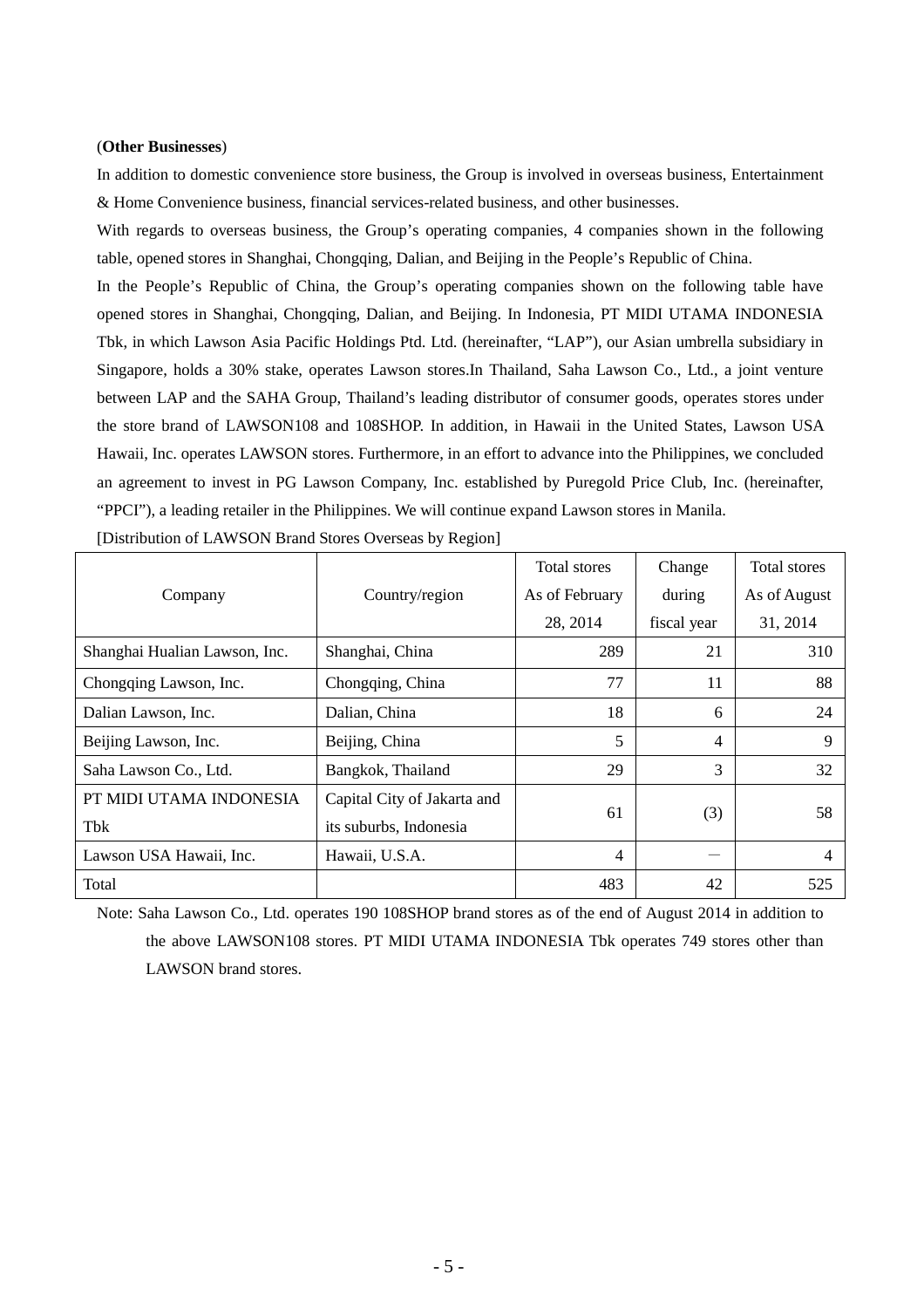With regards to Entertainment & Home Convenience business, Lawson HMV Entertainment, which forms the core of entertainment related business, posted a solid performance led by an increase in ticket sales of leisure activities, etc and continued to secure top position in the ticketing industry. The number of HMV stores that sell music CDs and DVDs totaled 52 as of the end of August 2014. On August 28, 2014, Lawson HMV Entertainment, Inc. acquired all shares in United Entertainment Holdings Co., Ltd., the holding company of United Cinemas Co., Ltd. (UC), through a subsidiary established for this purpose. By integrating UC, the third largest movie theater operator in Japan, which operates 331 screens at 36 locations nationwide (including affiliated sites), the Group is looking to expand its ticketing services in order to offer a wider range of products and services that respond to customers' expectations. In addition, we will also strive to strengthen our existing business by such initiatives as promotional campaigns implemented in partnership with movie content providers. The Group aims to reinforce its earnings base for its entertainment-related business by disseminating movie information to Ponta members and LAWSON store customers on a timely basis.

Furthermore, the regular food delivery service operated by Smart Kitchen, Inc., the Company's consolidated subsidiary, was succeeded by the Company effective July 1, 2014, and newly launched as Lawson Fresh online food delivery service. Approximately 16,000 items are offered through this service, including farm fresh and high quality produce procured from Daichi Wo Mamoru Kai and Radishbo-ya, Lawson's signature health-conscious products such as the 10-minute cooking kits and bran bread managed by NATURAL LAWSON, and over 500 pharmaceutical products (second and third class).

Lawson ATM Networks, Inc., which operates a financial services-related business, posted a solid performance owing to an increase in the number of ATMs installed, along with a rise in the number of transactions. We started providing new financial services for Tomato Bank in April, Kansai Urban Bank in May, Saikyo Bank Japan Net Bank in July, Aichi Bank in August bringing the total number of our financial institution partners to 68 nationwide, including online banks, and the number of ATMs installed nationwide to 10,465 (up 347 year on year) as of the end of August 2014.

### **(2) Explanation Regarding Consolidated Financial Position**

(i) Assets, liabilities and net assets position at the end of the first half of fiscal year 2014

As of August 31, 2014, total current assets stood at ¥261,090 million yen, climbing ¥65,306 million from February 28, 2014, the end of the previous fiscal year. This reflected an increase of ¥48,199 million in cash and deposits mainly due to the end of the first half under review falling on a bank holiday, and a rise of ¥11,024 million in accounts receivable-other because of an increase in transaction volume at subsidiary companies. Non-current assets grew ¥36,022 million from February 28, 2014 to ¥461,230 million, mainly owing to an increase of ¥17,716 million in property and store equipment resulting from opening of new stores. Consequently, total assets climbed ¥101,328 million from the end of the previous fiscal year to ¥722,321 million.

As of August 31, 2014, total current liabilities increased ¥70,736 million from the end of the previous fiscal year to ¥317,443 million, mainly reflecting an increase of ¥24,812 million in deposits received, an increase of ¥24,532 million in accounts payable-trade owing to a rise in the number of stores and total procurement value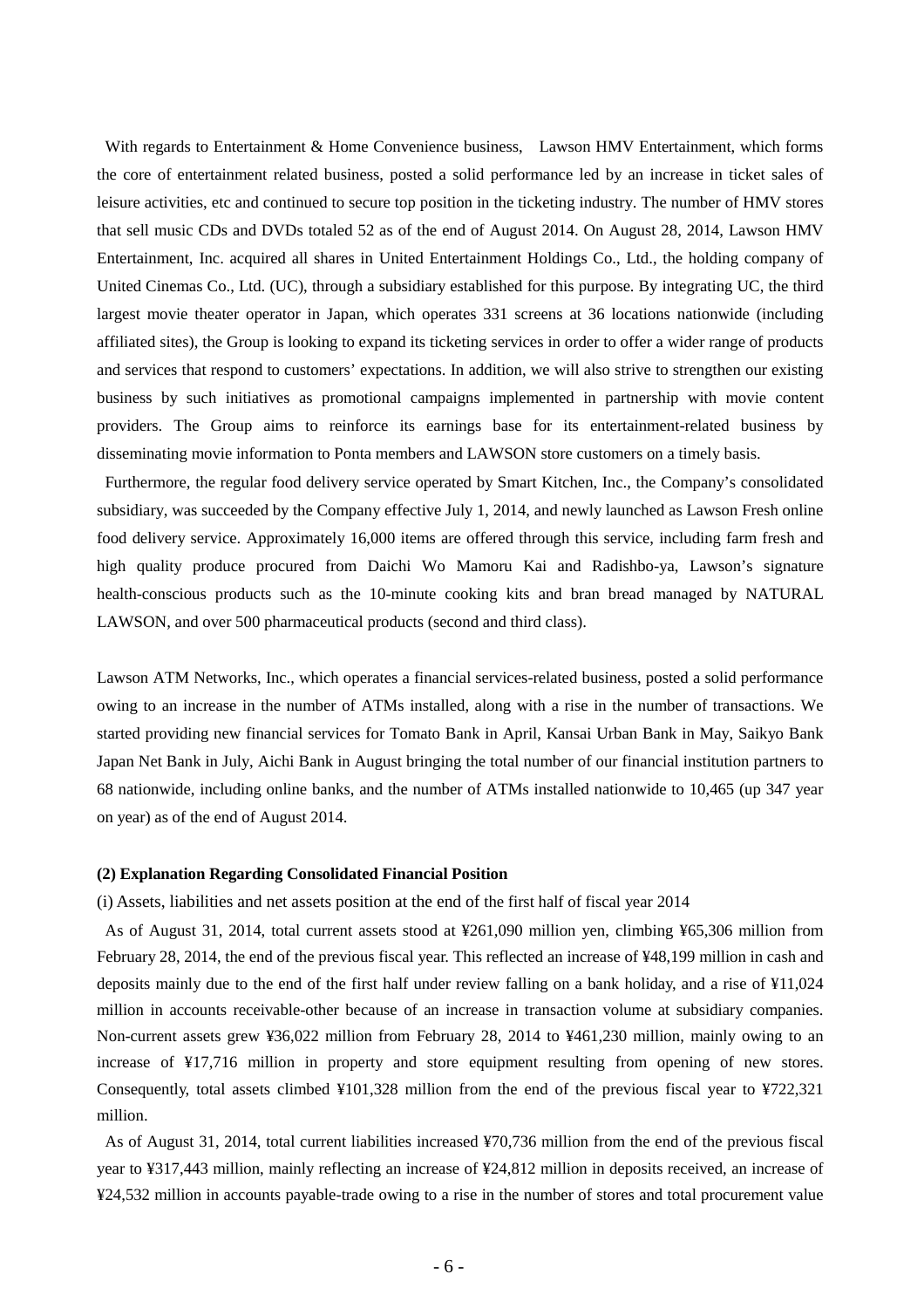across the entire chain, as well as a growth of ¥14,041 million in accounts payable-other owing to the end of the first half under review falling on a bank holiday. Non-current liabilities stood at ¥142,441 million, growing ¥18,653 million from February 28, 2014, mainly owing to lease obligations growing ¥8,884 million due to opening of new stores, and to an increase of ¥8,425 million in long-term loans payable due to purchase of consolidated subsidiaries. Consequently, total liabilities increased ¥89,390 million from the end of the previous fiscal year to ¥459,885 million.

As of August 31, total net assets stood at ¥262,436 million, climbing ¥11,938 million from February 28, 2014. This was mainly due to an increase resulting from first half net income of ¥21,889 million, a decrease resulting from payment of ¥10,989 million in dividends, and a growth of ¥10,291 million in retained earnings. Consequently, shareholders' equity ratio amounted to 35.3%, down from 39.5% as of the end of the previous fiscal year.

(ii) Cash flows during the first half of fiscal year 2014

Cash and cash equivalents at August 31, 2014 were ¥113,759 million, up ¥44,999 million compared with February 28, 2014.

Operating activities provided net cash of ¥92,127 million, an increase of ¥30,382 million from the corresponding period of the previous fiscal year, mainly due to a rise in deposits received.

Investing activities used net cash of ¥38,287 million, an increase of ¥8,445 million from the corresponding period of the previous fiscal year, mainly due to an increase in purchase of investments in subsidiaries resulting in change in scope of consolidation.

Financing activities used net cash of ¥8,606 million, a decrease of ¥10,860 million from the corresponding period of the previous fiscal year, mainly due to an increase in long-term loans payable.

#### **(3) Explanation Regarding Forward-looking Information Such As Forecast Consolidated Performance**

We have amended the gross operating revenue forecast for the 2014 fiscal year.

The business forecasts and future prospects in this document are made based on currently available information and contain potential risks and uncertainties. As such, actual business results may significantly differ from those expressed or implied in the forecasts due to changes in various factors.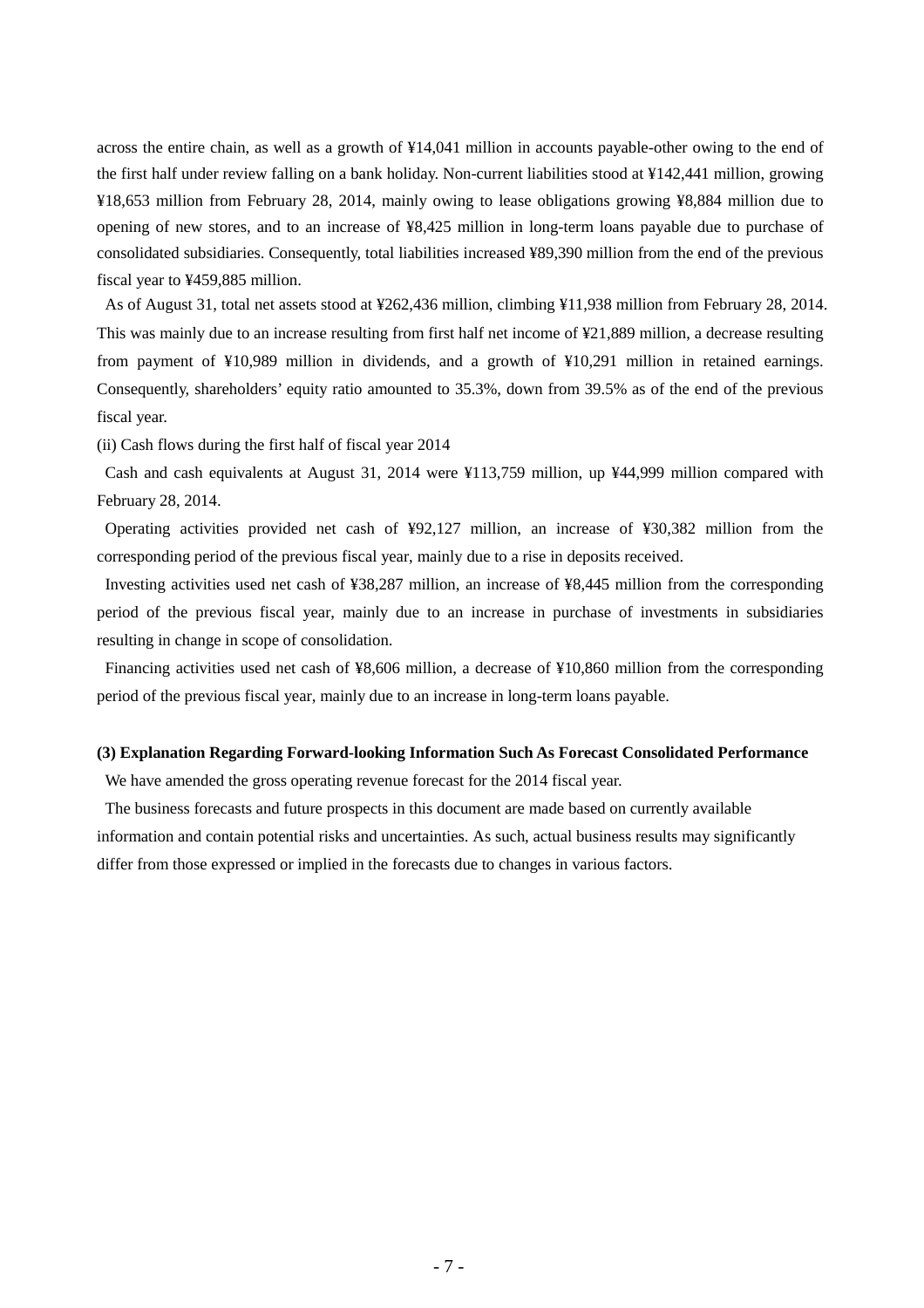## **2**.**Matters Related To Summary Information (Notes)**

- (1) Change in important subsidiaries during the period (Changes in certain specified subsidiaries resulting in revised scope of consolidation): Not Applicable
- (2) Adoptions of accounting methods particular to presentation of quarterly financial statements: Not Applicable
- (3) Changes in accounting policies, changes in accounting estimation, retrospective restatement

(Changes in accounting policies that are difficult to differentiate from changes in accounting estimation)

Lawson, Inc. and its domestic consolidated subsidiaries had previously adopted the declining-balance method as the depreciation method for property, store and equipment (excluding lease assets). Starting from the first quarter of the consolidated fiscal year under review, however, the depreciation method was changed to the straight-line method.

Under the Lawson Group's policy of placing emphasis on existing stores, the Group adopted a strategy of enhancing their competitiveness through such initiatives as capitalizing on membership card data, and started restructuring of group businesses. Accordingly with this opportunity, the depreciation method for property, store and equipment was reviewed. As a result, it was considered appropriate to allocate equal amounts of depreciation (straight-line method) because the number of customers is expected to remain at the current level even if store assets age with the passage of time, and the degree of facility usage, a major factor that reduces economic value, is proportionate to the number of customers.

Based on this change, operating income, ordinary income, and income before income taxes and minority interests for the first half of the consolidated fiscal year under review have increased respectively by ¥4,368 million compared with the figures based on the conventional declining-balance method.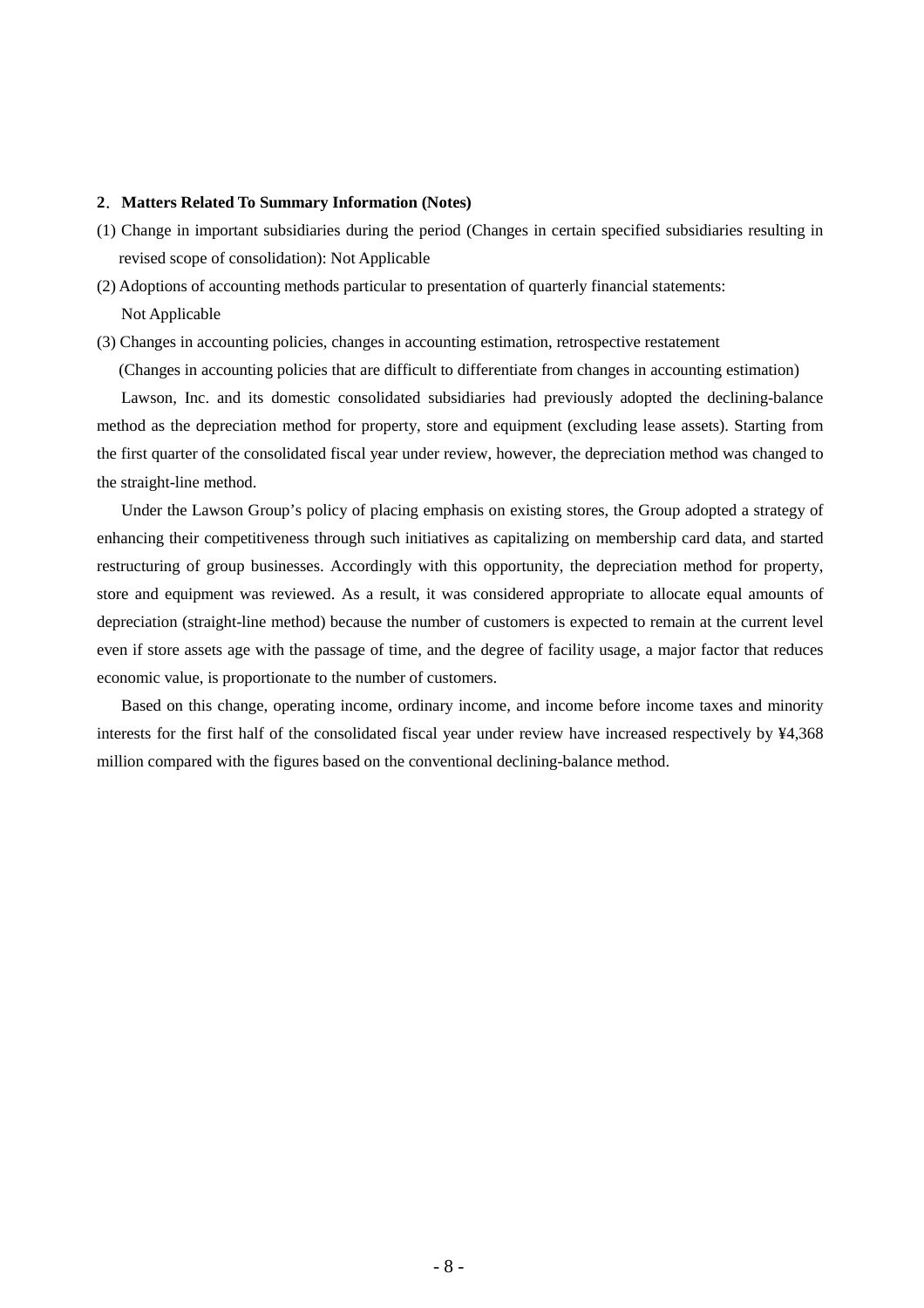# **3. Consolidated Financial Statements**

# **(1) Consolidated Balance Sheet**

As of February 28, 2014 and August 31, 2014

|                                                          |                   | (Millions of yen) |
|----------------------------------------------------------|-------------------|-------------------|
|                                                          | As of             | As of             |
|                                                          | February 28, 2014 | August 31, 2014   |
| <b>Assets</b>                                            |                   |                   |
| <b>Current assets:</b>                                   |                   |                   |
| Cash and deposits                                        | 76,763            | 124,963           |
| Accounts receivable $-\text{due from franchised stores}$ | 32,186            | 30,927            |
| Merchandise                                              | 9,596             | 11,749            |
| Accounts receivable-other                                | 54,193            | 65,217            |
| Deferred tax assets                                      | 4,481             | 4,727             |
| Other                                                    | 20,956            | 25,752            |
| Allowance for doubtful accounts                          | (2, 393)          | (2, 247)          |
| <b>Total current assets</b>                              | 195,784           | 261,090           |
| <b>Non-current assets:</b>                               |                   |                   |
| Property and store equipment:                            |                   |                   |
| Buildings and structures                                 | 265,952           | 292,333           |
| Accumulated depreciation                                 | (137, 117)        | (152, 655)        |
| Buildings and structures, net                            | 128,835           | 139,678           |
| Vehicles, tools, furniture and fixtures                  | 65,944            | 70,626            |
| Accumulated depreciation                                 | (53, 861)         | (57, 921)         |
| Vehicles, tools, furniture and fixtures, net             | 12,083            | 12,704            |
| Lease assets                                             | 126,056           | 139,637           |
| Accumulated depreciation                                 | (45, 289)         | (52, 874)         |
| Lease assets, net                                        | 80,767            | 86,763            |
| Others                                                   | 11,751            | 12,006            |
| Total property and store equipment                       | 233,436           | 251,152           |
| <b>Intangible assets:</b>                                |                   |                   |
| Software                                                 | 18,262            | 16,915            |
| Goodwill                                                 | 9,719             | 18,902            |
| Other                                                    | 497               | 532               |
| <b>Total intangible assets</b>                           | 28,480            | 36,350            |
| <b>Investments and other assets:</b>                     |                   |                   |
| Long-term loans receivable                               | 33,727            | 35,905            |
| Guarantee deposits                                       | 86,150            | 90,034            |
| Deferred tax assets                                      | 21,627            | 21,545            |
| Other                                                    | 22,751            | 27,423            |
| Allowance for doubtful accounts                          | (965)             | (1, 181)          |
| <b>Total investments and other assets</b>                | 163,291           | 173,727           |
| <b>Total non-current assets</b>                          | 425,208           | 461,230           |
| <b>Total assets</b>                                      | 620,992           | 722,321           |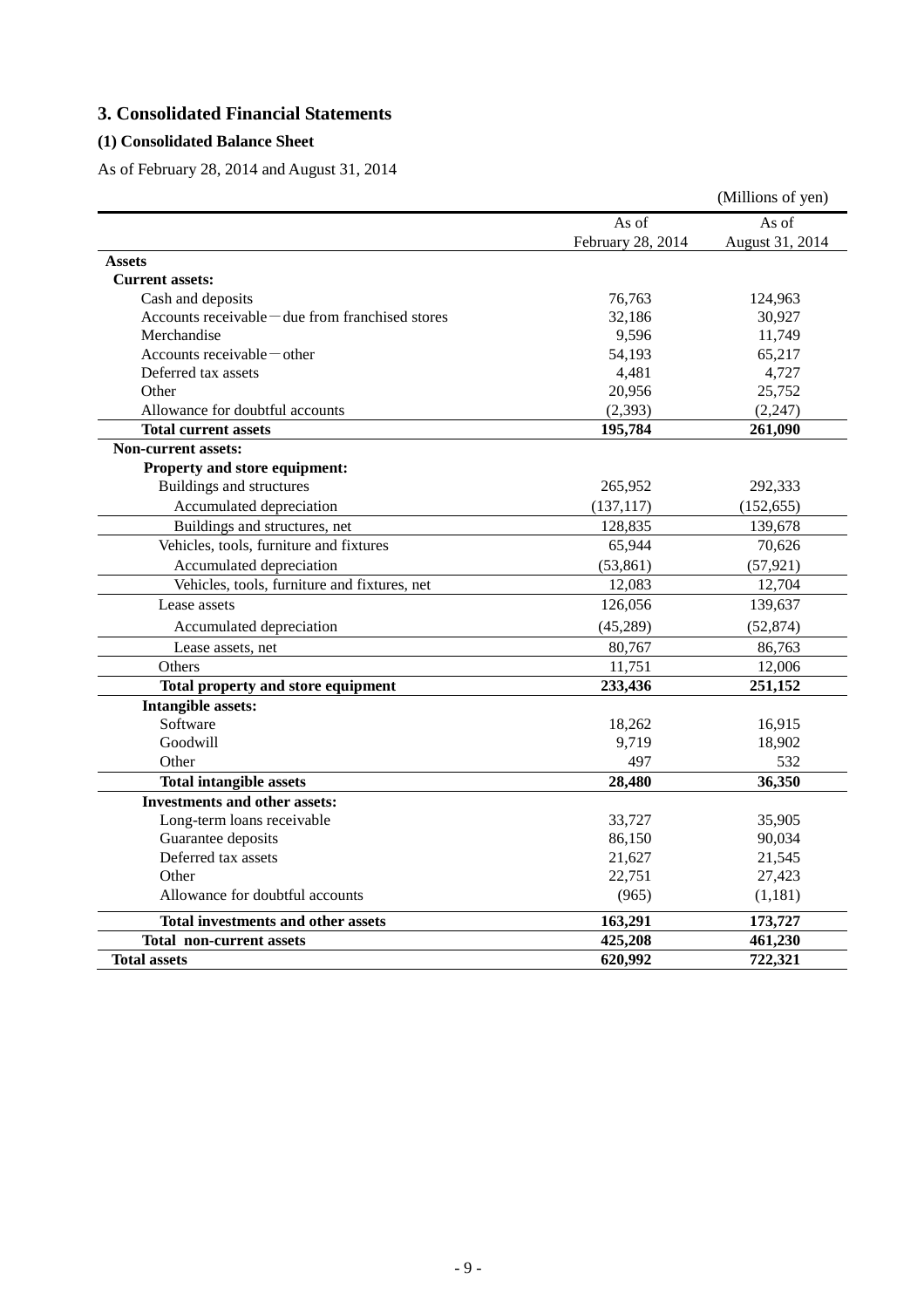|                                                                    |                   | (Millions of yen) |
|--------------------------------------------------------------------|-------------------|-------------------|
|                                                                    | As of             | As of             |
|                                                                    | February 28, 2014 | August 31, 2014   |
| <b>Liabilities</b>                                                 |                   |                   |
| <b>Current liabilities:</b>                                        |                   |                   |
| Accounts payable-trade                                             | 89,171            | 113,703           |
| Accounts payable – due to franchised stores                        | 1,405             | 1,661             |
| Short-term loans payable                                           | 680               | 2,390             |
| Lease obligations                                                  | 16,585            | 17,739            |
| Accounts payable-other                                             | 29,344            | 43,385            |
| Income taxes payable                                               | 14,330            | 14,558            |
| Deposits received                                                  | 87,585            | 112,397           |
| Provision for bonuses                                              | 2,372             | 2,176             |
| Other                                                              | 5,232             | 9,430             |
| <b>Total current liabilities</b>                                   | 246,706           | 317,443           |
| <b>Non-current liabilities:</b>                                    |                   |                   |
| Lease obligations                                                  | 61,666            | 70,551            |
| Long-term loans payable                                            |                   | 8,425             |
| Provision for retirement benefits                                  | 11,082            | 11,709            |
| Provision for retirement benefits to executive officers and audits | 408               | 400               |
| & supervisory board members                                        |                   |                   |
| Asset retirement obligations                                       | 17,874            | 20,018            |
| Other                                                              | 32,755            | 31,337            |
| <b>Total non-current liabilities</b>                               | 123,788           | 142,441           |
| <b>Total liabilities</b>                                           | 370,494           | 459,885           |
| <b>Net assets</b>                                                  |                   |                   |
| Shareholders' equity:                                              |                   |                   |
| Capital stock                                                      | 58,506            | 58,506            |
| Capital surplus                                                    | 47,741            | 47,765            |
| Retained earnings                                                  | 138,141           | 148,432           |
| Treasury shares                                                    | (1, 556)          | (1,630)           |
| Total shareholders' equity                                         | 242,832           | 253,074           |
| Accumulated other comprehensive income:                            |                   |                   |
| Valuation difference on available-for-sale securities              | (93)              | (89)              |
| Revaluation reserve for land                                       | (567)             | (567)             |
| Foreign currency translation adjustment                            | 3,118             | 2,619             |
| Total accumulated other comprehensive income                       | 2,456             | 1,962             |
| <b>Subscription rights to shares</b>                               | 557               | 450               |
| <b>Minority interests</b>                                          | 4,650             | 6,948             |
| <b>Total net assets</b>                                            | 250,497           | 262,436           |
| <b>Total liabilities and net assets</b>                            | 620,992           | 722,321           |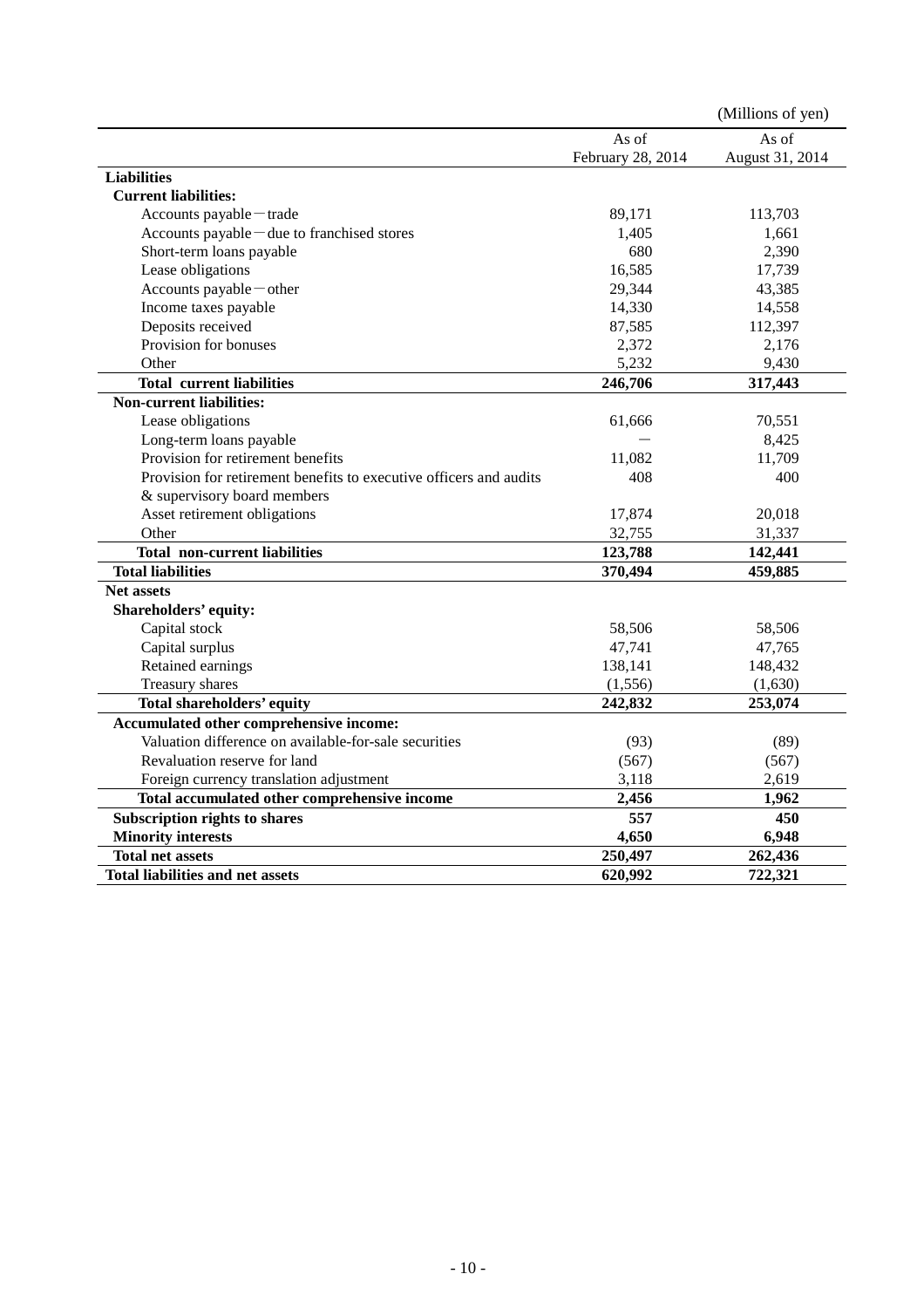# **(2) Consolidated Statement of Income and Consolidated Statement of Comprehensive Income**

Consolidated Statement of Income

For the First Half of the fiscal year (From March 1, 2014 to August 31, 2014)

|                                                   |                    | (Millions of yen)  |
|---------------------------------------------------|--------------------|--------------------|
|                                                   | From March 1,2013  | From March 1,2014  |
|                                                   | to August 31, 2013 | to August 31, 2014 |
| <b>Gross operating revenue</b>                    | 248,197            | 241,930            |
| <b>Net sales</b>                                  | 88,286             | 76,746             |
| Cost of sales                                     | 66,451             | 58,092             |
| <b>Gross profit</b>                               | 21,834             | 18,653             |
| <b>Operating revenue:</b>                         |                    |                    |
| Income from franchised stores                     | 123,424            | 127,272            |
| Other                                             | 36,486             | 37,911             |
| <b>Total operating revenue</b>                    | 159,910            | 165,183            |
| <b>Operating gross profit</b>                     | 181,745            | 183,837            |
| Selling, general and administrative expenses      | 146,120            | 143,818            |
| <b>Operating income</b>                           | 35,624             | 40,019             |
| Non-operating income:                             |                    |                    |
| Interest income                                   | 406                | 389                |
| Penalty income                                    | 45                 | 402                |
| Other                                             | 822                | 479                |
| <b>Total non-operating income</b>                 | 1,274              | 1,270              |
| Non-operating expenses:                           |                    |                    |
| Interest expense                                  | 649                | 679                |
| Loss on cancel of lease contracts                 | 404                | 543                |
| Other                                             | 311                | 450                |
| <b>Total non-operating expenses</b>               | 1,366              | 1,673              |
| <b>Ordinary income</b>                            | 35,533             | 39,616             |
| <b>Extraordinary income:</b>                      |                    |                    |
| Gain on sales of investment securities            |                    | 369                |
| Gain on change in equity                          |                    | 756                |
| <b>Total extraordinary income</b>                 |                    | 1,126              |
| <b>Extraordinary losses:</b>                      |                    |                    |
| Loss on retirement of non-current assets          | 1,241              | 1,390              |
| <b>Impairment</b> loss                            | 1,815              | 2,526              |
| Other                                             | 399                | 36                 |
| <b>Total extraordinary losses</b>                 | 3,456              | 3,953              |
| Income before income taxes and minority interests | 32,077             | 36,789             |
| Income taxes - current                            | 13,414             | 14,098             |
| Income taxes - deferred                           | (424)              | 527                |
| <b>Income taxes</b>                               | 12,990             | 14,626             |
| Income before minority interests                  | 19,087             | 22,163             |
| <b>Minority interests in income</b>               | 39                 | 274                |
| <b>Net income</b>                                 | 19,047             | 21,889             |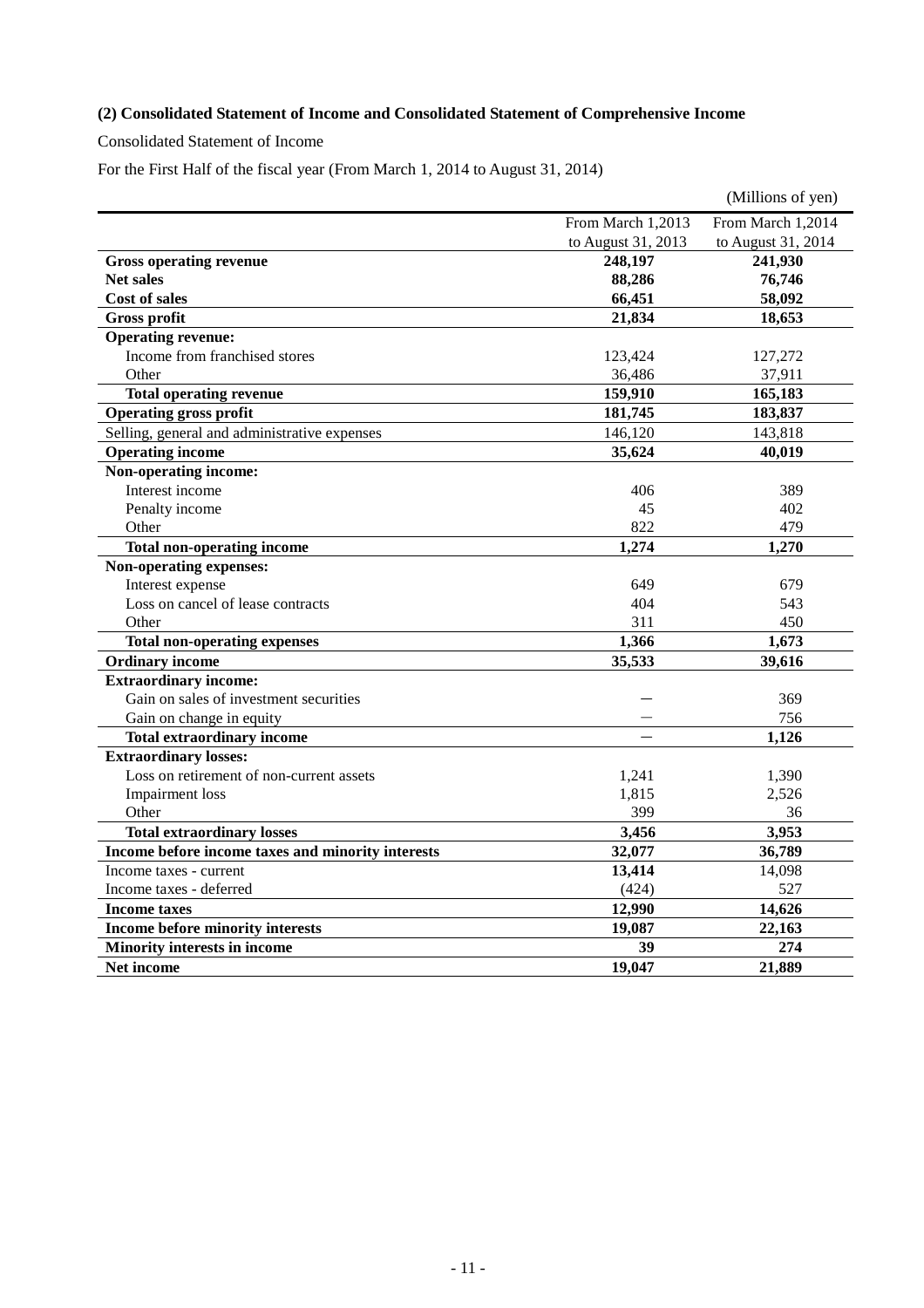# Consolidated Statement of Comprehensive Income

For the First Half of the fiscal year (From March 1, 2014 to August 31, 2014)

|                                                             |                    | (Millions of yen)  |
|-------------------------------------------------------------|--------------------|--------------------|
|                                                             | From March 1,2013  | From March 1,2014  |
|                                                             | to August 31, 2013 | to August 31, 2014 |
| Income before minority interests                            | 19,087             | 22,163             |
| Other comprehensive income                                  |                    |                    |
| Valuation difference on available-for-sale securities       | (248)              | 4                  |
| Foreign currency translation adjustment                     | 1,497              | (468)              |
| Share of other comprehensive income of associates accounted | 37                 | (37)               |
| for using equity method                                     |                    |                    |
| Total other comprehensive income                            | 1,286              | (500)              |
| <b>Comprehensive income</b>                                 | 20,373             | 21,662             |
| Comprehensive income attributable to                        |                    |                    |
| Owners of the parent                                        | 20,392             | 21,394             |
| Minority interests                                          | (18)               | 267                |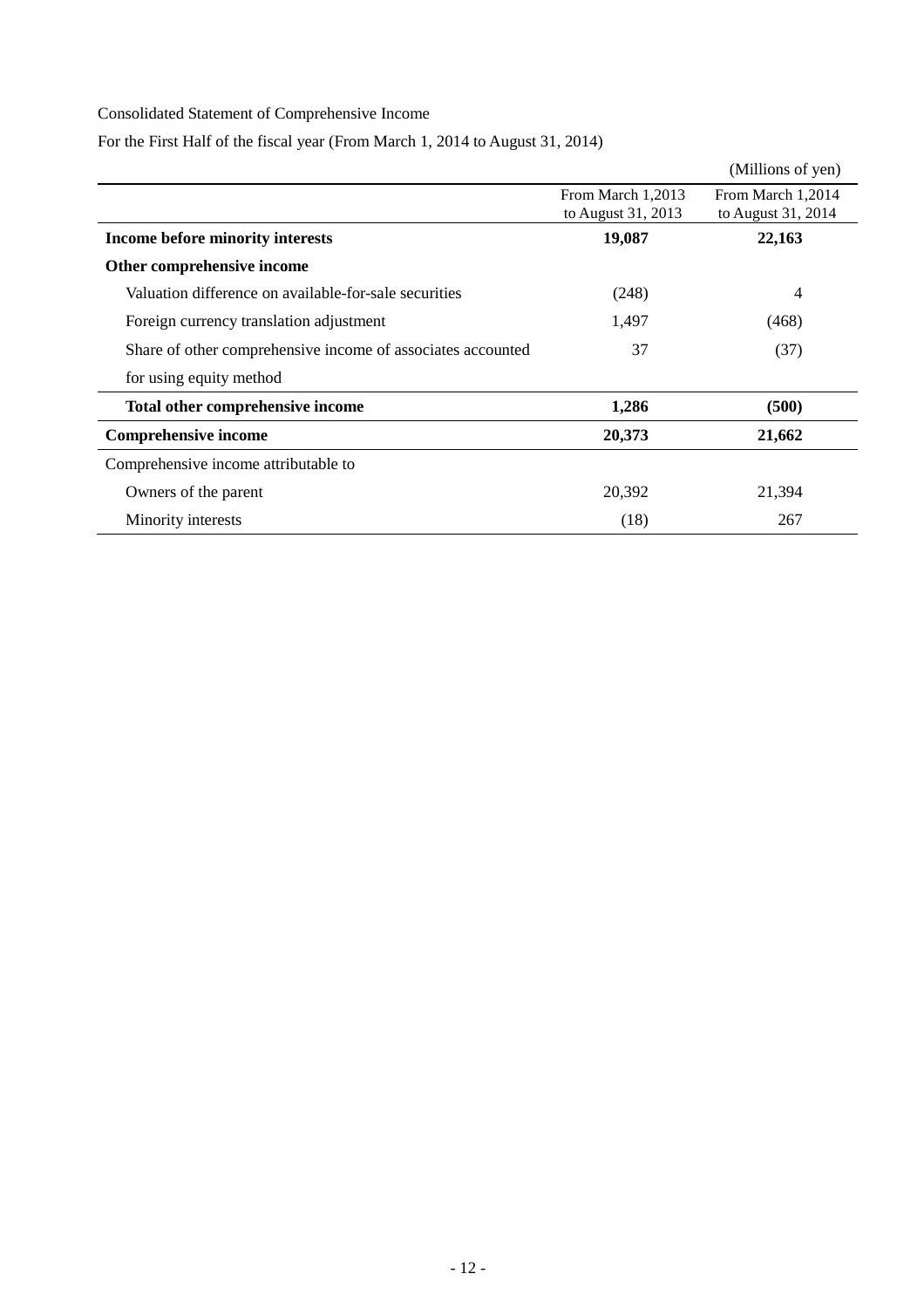# **(3) Consolidated Statement of Cash Flows**

For the First Half of the fiscal year (From March 1, 2014 to August 31, 2014)

|                                                                      |                                         | (Millions of yen)                       |
|----------------------------------------------------------------------|-----------------------------------------|-----------------------------------------|
|                                                                      | From March 1,2013<br>to August 31, 2013 | From March 1,2014<br>to August 31, 2014 |
| Net cash provided by (used in) operating activities:                 |                                         |                                         |
| Income before income taxes                                           | 32,077                                  | 36,789                                  |
| Depreciation and amortization                                        | 22,809                                  | 19,902                                  |
| <b>Impairment</b> loss                                               | 1,815                                   | 2,526                                   |
| Increase (decrease) in provision for retirement benefits             | 604                                     | 434                                     |
| Increase (decrease) in allowance for doubtful accounts               | 268                                     | (34)                                    |
| Interest income                                                      | (406)                                   | (389)                                   |
| Interest expenses                                                    | 649                                     | 679                                     |
| Loss on retirement of noncurrent assets                              | 1,241                                   | 1,390                                   |
| Decrease (increase) in notes and accounts receivable-trade           | (1,645)                                 | 1,040                                   |
| Decrease (increase) in accounts receivable-other                     | (10,748)                                | (11, 465)                               |
| Increase (decrease) in notes and accounts payable-trade              | 19,966                                  | 22,817                                  |
| Increase (decrease) in accounts payable-other                        | 11,343                                  | 13,657                                  |
| Increase (decrease) in deposits received                             | (2,904)                                 | 24,421                                  |
| Increase (decrease) in guarantee deposits received                   | (1,485)                                 | (1,317)                                 |
| Other                                                                | 2,347                                   | (4,581)                                 |
| <b>Subtotal</b>                                                      | 75,932                                  | 105,870                                 |
| Interest income received                                             | 405                                     | 394                                     |
| Interest expenses paid                                               | (642)                                   | (674)                                   |
| Income taxes paid                                                    | (13,950)                                | (13, 462)                               |
| Net cash provided by (used in) operating activities                  | 61,744                                  | 92,127                                  |
| Net cash provided by (used in) investing activities:                 |                                         |                                         |
| Payments into time deposits                                          | (14,000)                                | (11,200)                                |
| Proceeds from withdrawal of time deposits                            | 12,000                                  | 8,000                                   |
| Purchase of stocks of subsidiaries and affiliates                    | (3, 155)                                | (634)                                   |
| Purchase of investments in subsidiaries resulting in change in scope |                                         | (10, 914)                               |
| of consolidation                                                     |                                         |                                         |
| Purchase of property, plant and equipment                            | (16,984)                                | (18,713)                                |
| Purchase of intangible assets                                        | (2,240)                                 | (2,378)                                 |
| Purchase of long-term prepaid expenses                               | (1, 447)                                | (2,915)                                 |
| Other                                                                | (4,013)                                 | 470                                     |
| Net cash provided by (used in) investing activities                  | (29, 841)                               | (38, 287)                               |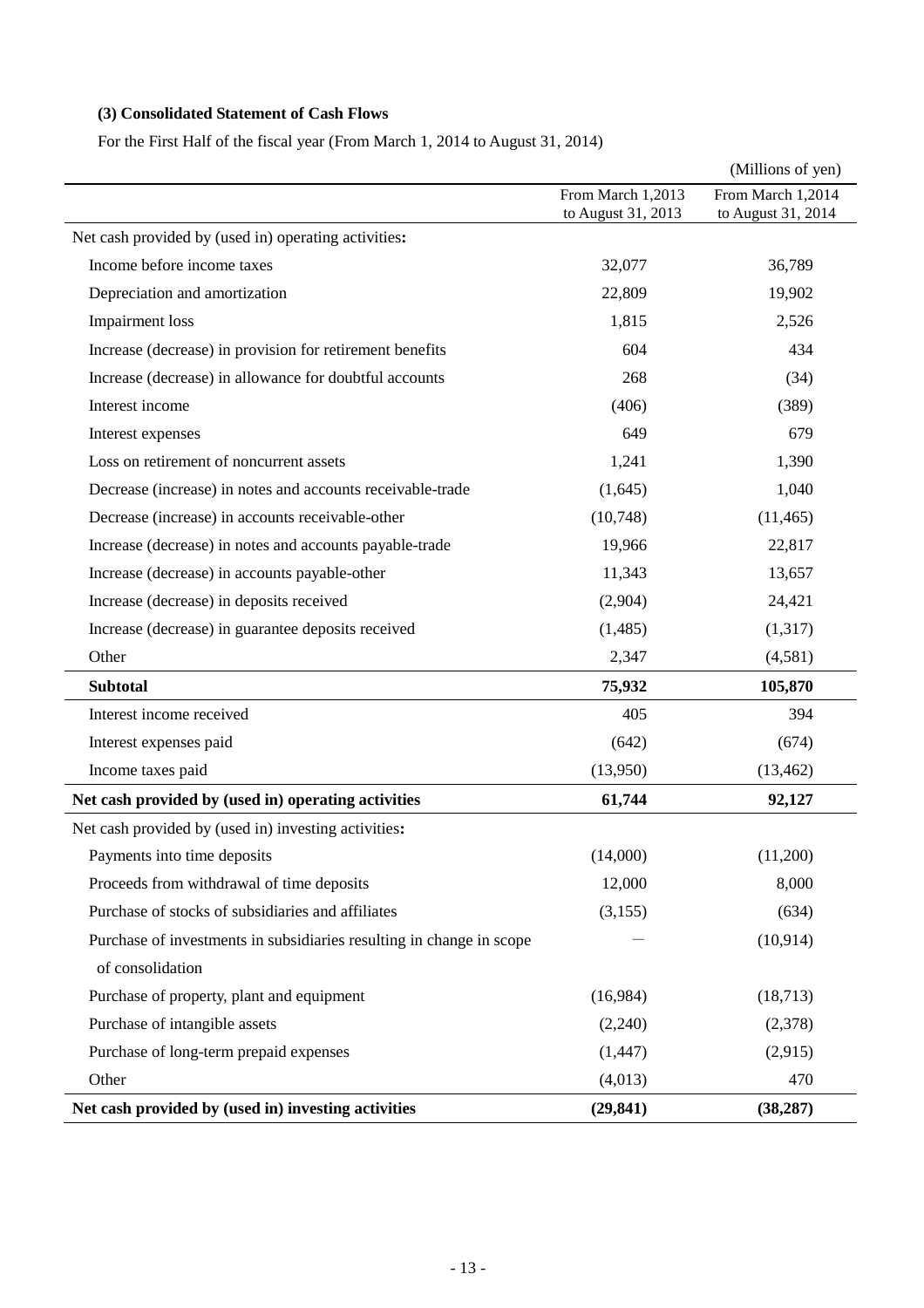| Cash and cash equivalents at beginning of period<br>Cash and cash equivalents at end of period | 72,766<br>86,281 | 68,759<br>113,759 |
|------------------------------------------------------------------------------------------------|------------------|-------------------|
| Net increase (decrease) in cash and cash equivalents                                           | 13,515           | 44,999            |
| Effect of exchange rate change on cash and cash equivalents                                    | 1,079            | (234)             |
| Net cash provided by (used in) financing activities                                            | (19, 467)        | (8,606)           |
| Other                                                                                          | 160              | (246)             |
| Cash dividends paid                                                                            | (9,989)          | (10,989)          |
| Repayments of lease obligations                                                                | (8,194)          | (10,080)          |
| Proceeds from stock issuance to minority shareholders                                          |                  | 2,000             |
| Proceeds from long-term loans payable                                                          |                  | 9.000             |
| Net increase (decrease) in short-term loans payable                                            | (1,443)          | 1,710             |
| Net cash provided by (used in) financing activities:                                           |                  |                   |